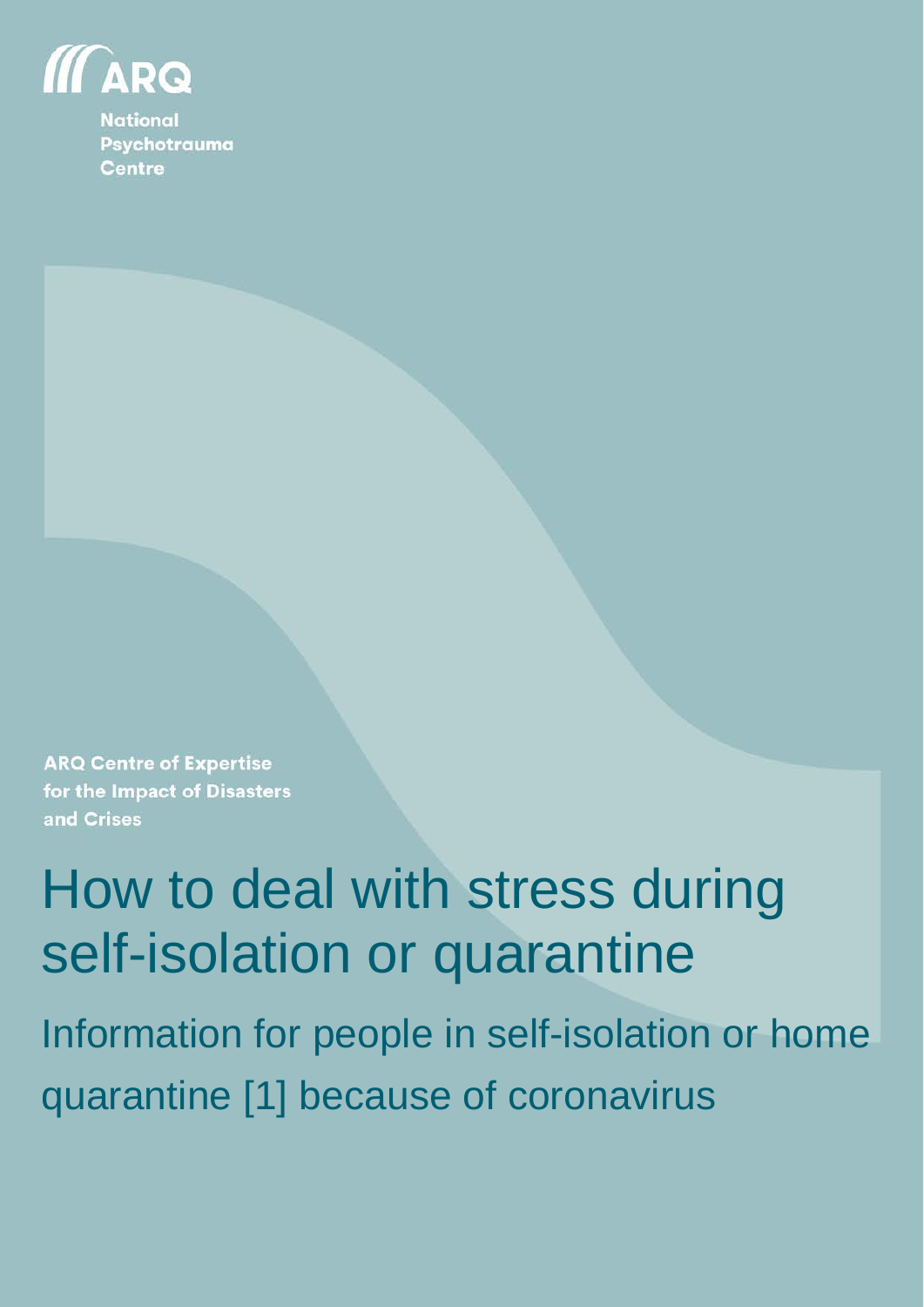

**Nationaal Psychotrauma Centrum** 

# **Possible psychological and social effects of self-isolation due to coronavirus infection**

## **You may encounter all sorts of emotions and reactions when you have to selfisolate. You might:**

- Feel worried about your own physical wellbeing, infecting members of your family, calling in sick to work, and everything you need to take care of.
- Imagine that the worst-case scenario will come true, making you feel anxious, sad, unsettled or restless.
- Feel guilty about your own behaviour and choices, which may have caused you or others to get infected.
- Feel angry or anxious because your freedom is temporarily limited.
- Feel moody or irritable.
- Feel lonely and isolated because your contact with others is limited. Feel hurt by others judging you.
- Experience feelings of restlessness and powerlessness, or a lack of control.
- Be more alert than usual or feel unsafe.

# **How do you take good care of yourself?**

## **It's totally normal to experience these kinds of emotions during your selfisolation. So don't forget to take good care of yourself! Here's a few tips:**

- Evaluate your own physical wellbeing calmly and objectively. How am I feeling today? How do I feel compared to yesterday or this morning?
- Structure your days. Create a new routine by making a schedule. Set yourself realistic goals here achieving these goals can help give you a sense of control. Try to wake up and go to bed around the same time each day. Also make sure you eat enough and stay physically active as much as possible.
- Try to accept and embrace your emotions. Give yourself time to understand your feelings and needs. Talk to people you trust about how you're feeling.
- Don't spend too much time following the news about coronavirus via social media or other channels. Consuming and processing too much information about the pandemic may cause unnecessary anxiety.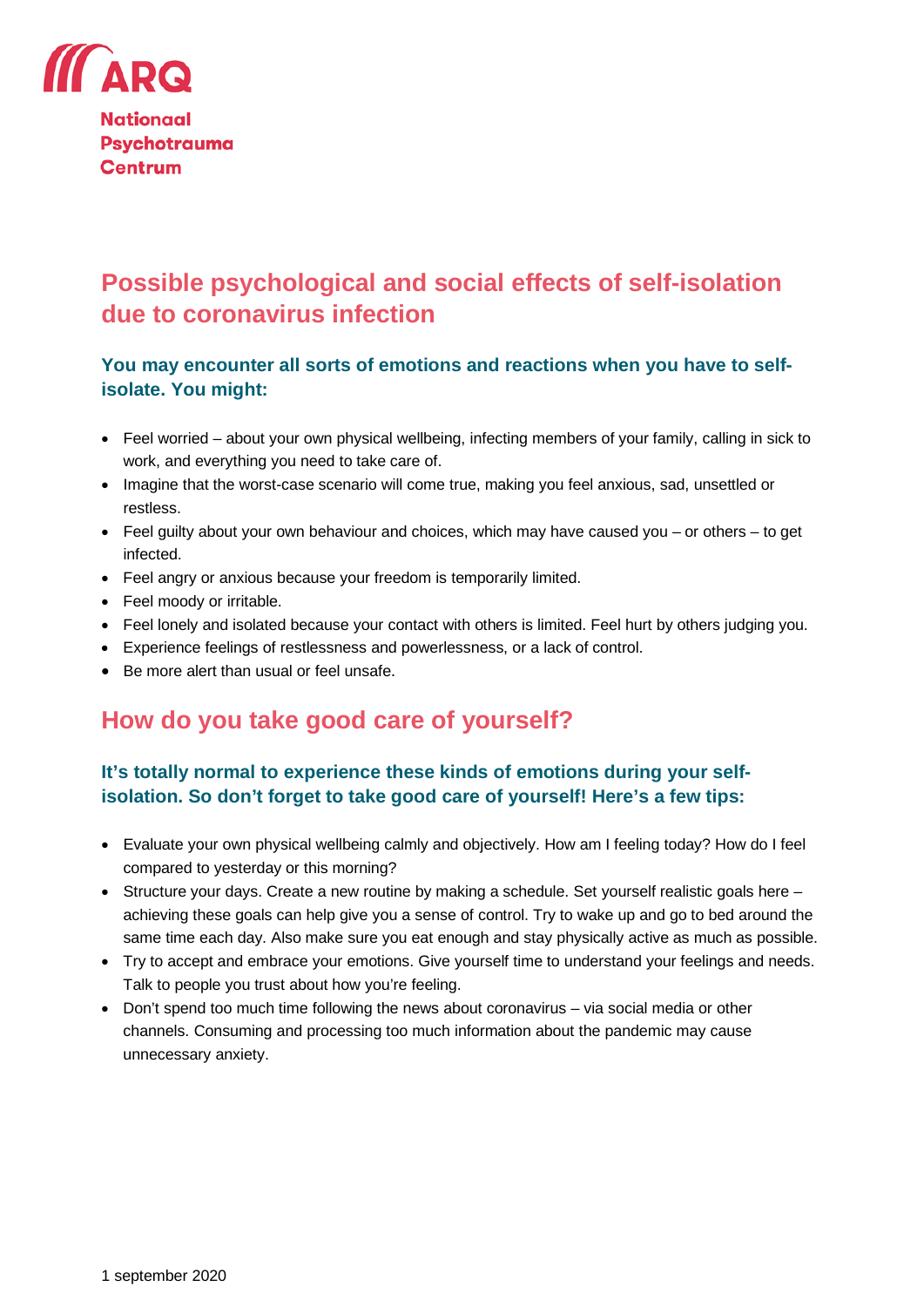

- Try to distract yourself from your worries there's no use in worrying about all the bad things that could happen. Stay active. Watch a good film, pick up that book you've been meaning to read for ages or play a fun game. This is a great opportunity to do all the things you never got around to.
- Try to stay mentally active: keep a journal, play games that challenge you or do crossword puzzles.
- Keep in touch with your friends, family and colleagues. Stay in touch via WhatsApp or call them for a video chat – or just have a good oldfashioned phone call.
- Try to see the humour of the situation and look for silver linings. This can help keep feelings of hopelessness at bay.
- Don't resort to excessive alcohol, tobacco or drug use, and don't self-medicate using prescription drugs.

# **Practical matters and reactions from others**

## **Everyday life changes when you're in self-isolation, and you might also be faced with unpleasant reactions from others. Here's a few things to keep in mind:**

#### **Buying groceries**

It's important to maintain a healthy diet while self-isolating, which means other people – your roommates, friends, family or neighbours – must do your grocery shopping. If you need any medicines, you must also arrange to have these collected from the pharmacy by someone else. If you have not tested positive yourself but are in quarantine as a precaution, you may still briefly leave the house to buy groceries, but be sure to keep your distance from others and avoid physical contact.

#### **Pets**

It might be difficult to care for your pets while self-isolating – you can no longer go outside to walk your dog, for instance. Visit the National Institute for Public Health's (RIVM) or the Dutch government's website for the latest advice and guidelines for pet owners.

#### **Reactions from others**

If you have tested positive for coronavirus or if you are awaiting your test results, you (as well as your friends and family) may be faced with unpleasant reactions from others, either while out in public or on social media. This can also happen when you go out in public again after you've made a full recovery.